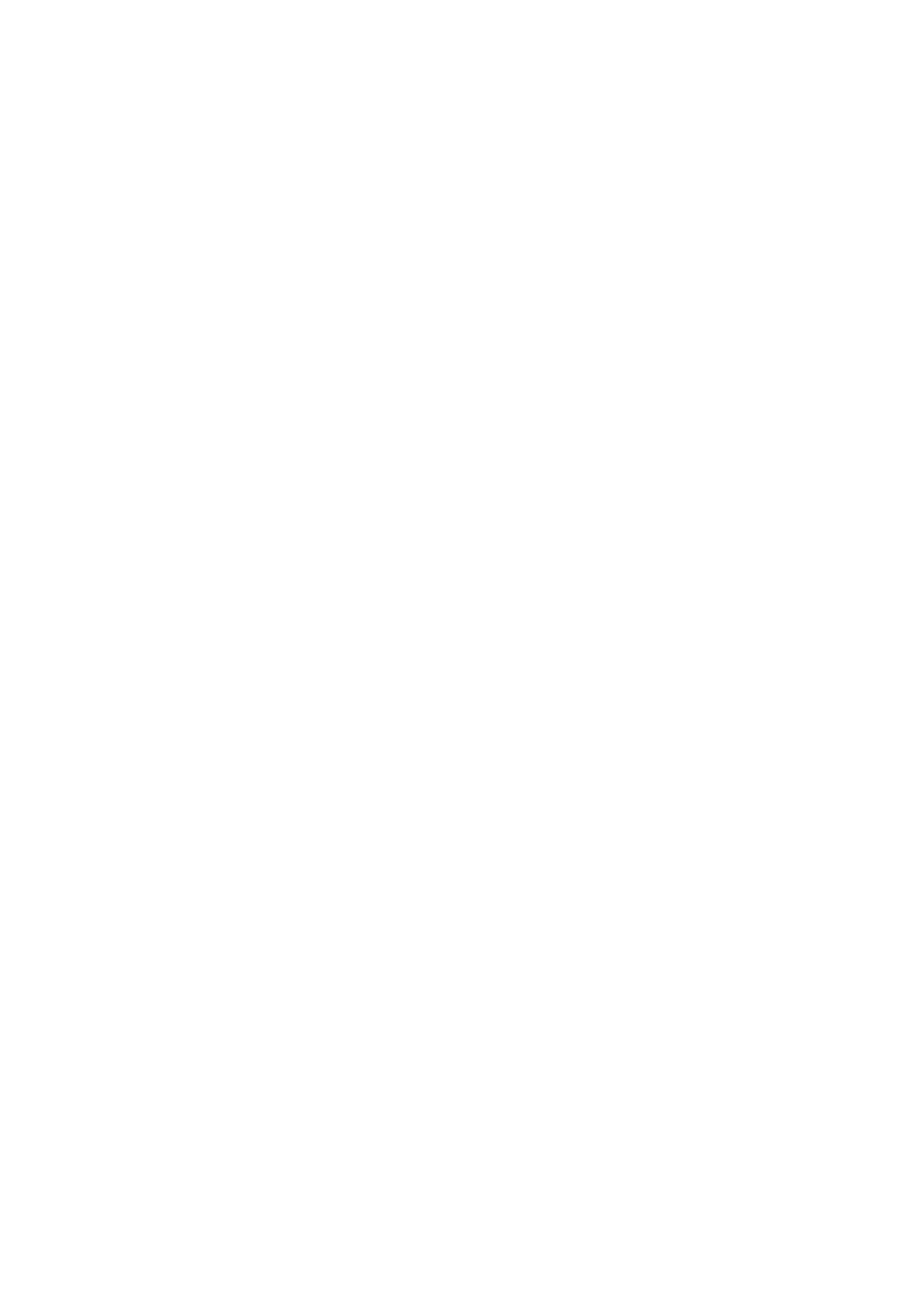#### **1 Welcome**

Member Chris Carter opened the meeting with a karakia.

## **2 Apologies**

There were no apologies.

## **3 Declaration of Interest**

Members are reminded of the need to be vigilant to stand aside from decision making when a conflict arises between their role as a member and any private or other external interest they might have.

The following are declared interests of elected members of the Henderson-Massey Local Board.

| <b>Member</b>                      | Organisation                                                                                                                                                                                                                                                                                                                                    | <b>Position</b>                                                            |
|------------------------------------|-------------------------------------------------------------------------------------------------------------------------------------------------------------------------------------------------------------------------------------------------------------------------------------------------------------------------------------------------|----------------------------------------------------------------------------|
| Brenda Brady, JP<br>(Deputy Chair) | $\equiv$<br><b>Safer West Community Trust</b>                                                                                                                                                                                                                                                                                                   | <b>Trustee</b>                                                             |
| <b>Chris Carter</b>                | <b>St Lazarus Trust</b><br>$\overline{\phantom{0}}$<br><b>Waitemata District Health Board</b><br><b>Waitakere Badminton Club</b><br>$\overline{\phantom{0}}$                                                                                                                                                                                    | Member<br>Member<br>Member                                                 |
| Peter Chan, JP                     | Cantonese Opera Society of NZ<br>$\overline{\phantom{0}}$<br>Asian Leaders Forum<br>$\overline{\phantom{0}}$<br>NZ-Hong Kong Business Association<br>$\overline{\phantom{0}}$<br><b>NZ-China Business Association</b><br>$\equiv$<br><b>Auckland Chinese Environment Protection</b><br><b>Association (ACEPA)</b><br>Whau Coastal Walkway Trust | Member<br>Member<br>Member<br>Member<br>Advisor<br><b>Trustee</b>          |
| <b>Matt Grey</b>                   | West Auckland Youth Development Trust<br>$\overline{\phantom{0}}$<br><b>Billy Graham Youth Foundation</b><br>$\overline{\phantom{0}}$                                                                                                                                                                                                           | <b>Director</b><br><b>Board Member</b>                                     |
| Dr Will Flavell                    | Asia New Zealand Leadership Network<br>$\overline{\phantom{0}}$<br><b>COMET</b><br>$\overline{\phantom{0}}$<br>Te Atatū Tennis Club<br>$\overline{\phantom{0}}$<br>Waitākere Literacy Board                                                                                                                                                     | Member<br>Employee<br><b>Board Member</b><br><b>Board Member</b>           |
| <b>Brooke Loader</b>               | <b>Waitäkere Licensing Trust</b><br>$\qquad \qquad -$<br>Te Atatu Peninsula Business Association<br>$\overline{\phantom{0}}$<br>Neighbourhood Support<br>$\overline{\phantom{0}}$<br>Te Atatu Glendene Community Patrol<br>$\qquad \qquad -$                                                                                                    | Member<br><b>Associate Member</b><br>Member<br>Volunteer                   |
| Vanessa Neeson<br>(Chair)          | <b>Hibiscus Coast Quilters</b><br>$\equiv$<br>Ranui Advisory Group<br>$\qquad \qquad -$<br><b>Waitakere Badminton Club</b><br>$\overline{\phantom{0}}$                                                                                                                                                                                          | Member<br>Chairperson<br>Patron                                            |
| Ingrid Papau                       | <b>Liberty Impact Community Trust</b><br>$\overline{\phantom{0}}$<br>#WeLoveTuvalu Community Trust<br>$\overline{\phantom{0}}$<br>Neighbourhood Support<br>$\overline{\phantom{0}}$<br><b>Liberty Church</b><br>$\overline{\phantom{0}}$<br><b>Rutherford Primary Board of Trustees</b><br>$\overline{\phantom{0}}$                             | <b>Board Member</b><br>Member<br><b>Street Contact</b><br>Member<br>Member |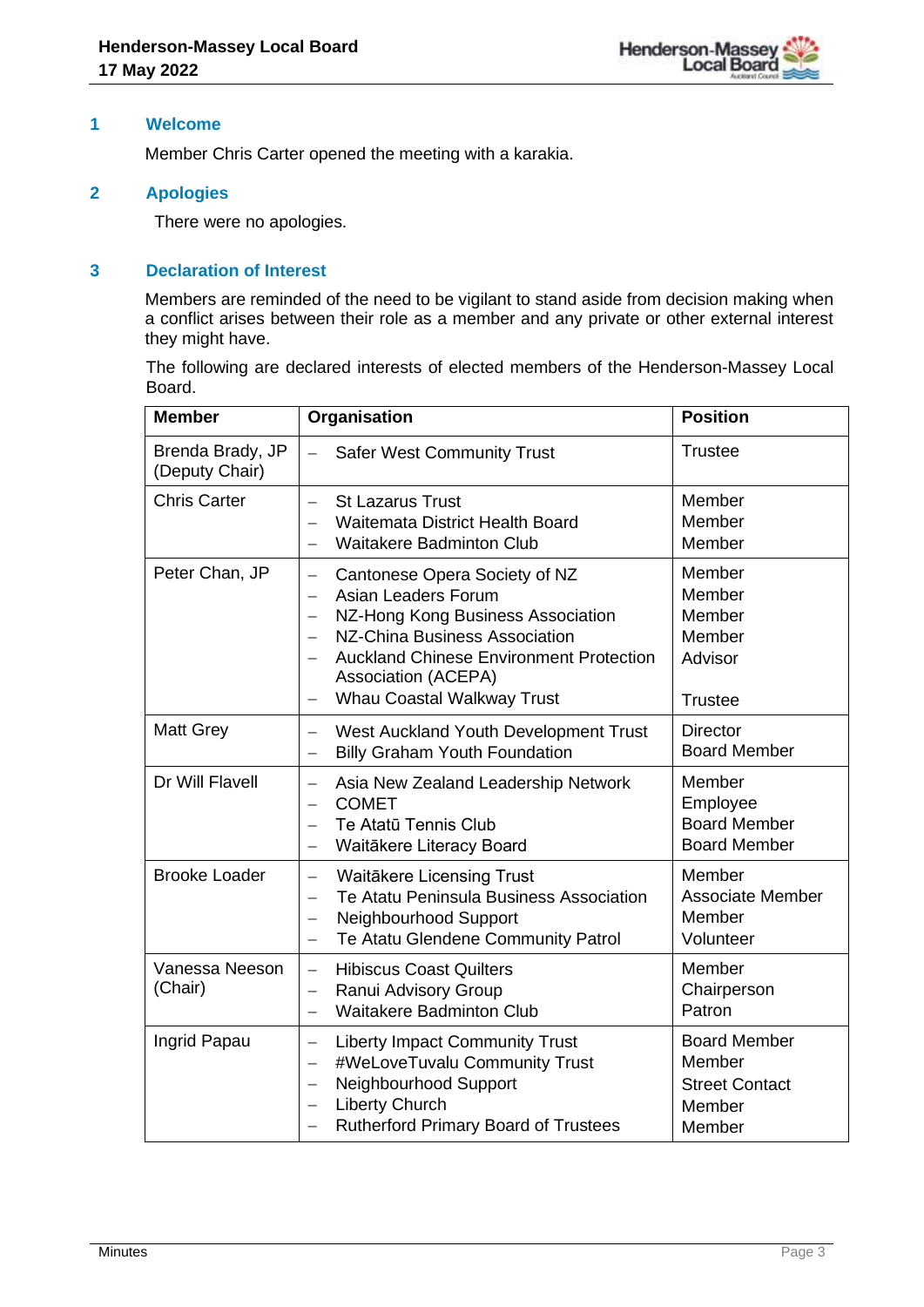

#### **Member appointments**

Board members are appointed to the following bodies. In these appointments the board members represent Auckland Council:

| <b>External organisation</b>   | Leads                          | <b>Alternate</b>    |
|--------------------------------|--------------------------------|---------------------|
| <b>Central Park Henderson</b>  | <b>Brenda Brady and Brooke</b> |                     |
| <b>Business Association</b>    | Loader                         |                     |
| <b>Heart of Te Atatu South</b> | <b>Brenda Brady and Brooke</b> |                     |
|                                | Loader                         |                     |
| <b>Massey Matters</b>          | Will Flavell and Peter Chan    |                     |
| Ranui Advisory Group           | Vanessa Neeson (Chair) and     |                     |
|                                | Ingrid Papau                   |                     |
| Te Atatu Peninsula Business    | Peter Chan and Ingrid Papau    |                     |
| Association                    |                                |                     |
| <b>Waitakere Ethnic Board</b>  | Ingrid Papau and Peter Chan    |                     |
| <b>Waitakere Healthlink</b>    | Peter Chan                     | <b>Chris Carter</b> |
| Te Whau Pathway Trust          | Matt Grey and Brenda Brady     |                     |

## **4 Confirmation of Minutes**

Resolution number HM/2022/50

MOVED by Member B Loader, seconded by Deputy Chairperson B Brady:

#### **That the Henderson-Massey Local Board:**

**a) confirm the ordinary minutes of its meeting, held on Tuesday, 12 April 2022 and the extraordinary minutes of its meeting, held on Tuesday, 10 May 2022, as true and correct.**

**CARRIED**

#### **5 Leave of Absence**

There were no leaves of absence.

#### **6 Acknowledgements**

There were no acknowledgements.

#### **7 Petitions**

There were no petitions.

#### **8 Deputations**

# **8.1 Deputation: Tanija Luke - Auckland Council facilities hire fee structure**

This item was withdrawn.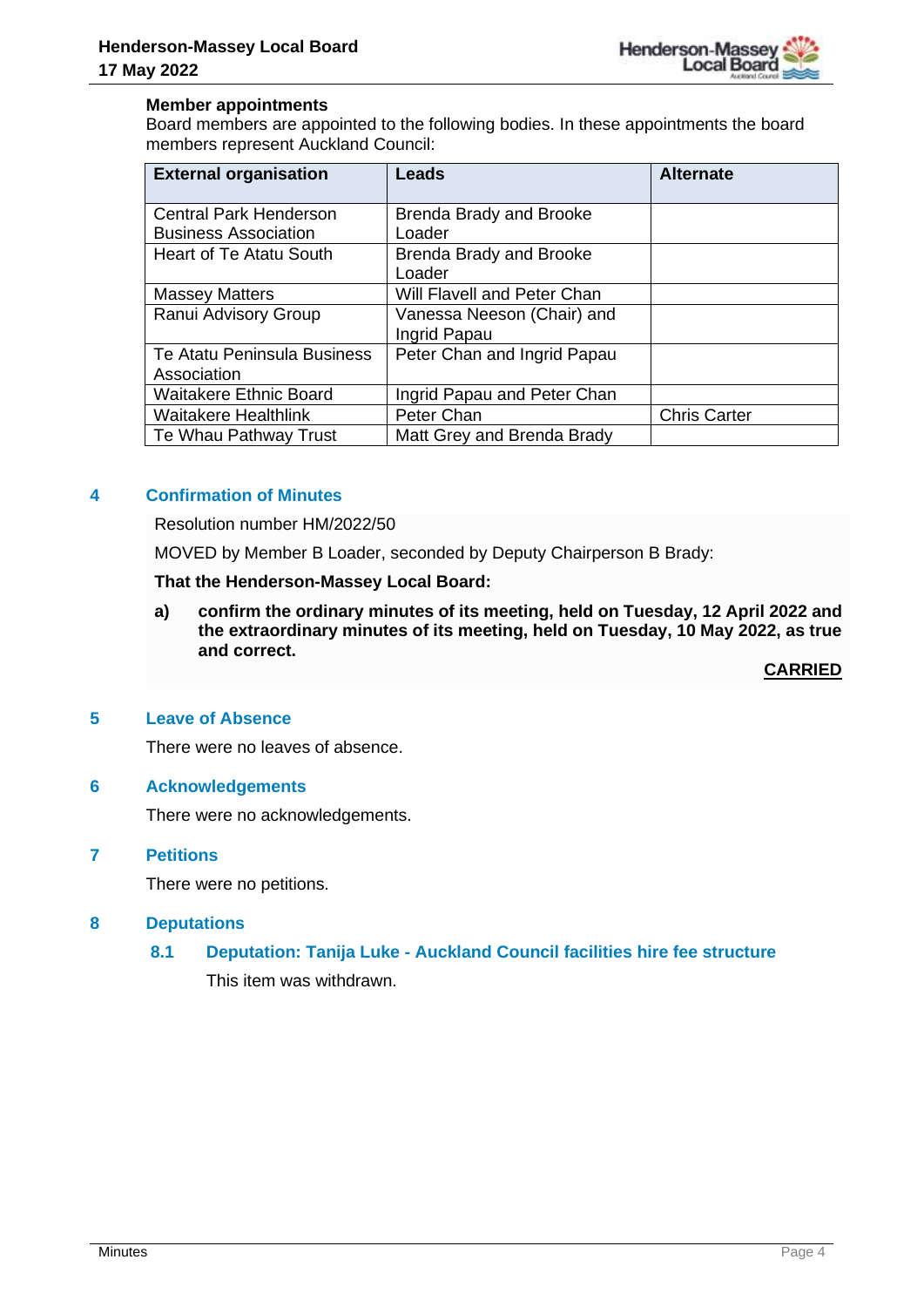

Note: Item 8.3 Deputation: Leataata Preschool – renewal of lease for community hall was considered prior to Item 8.2 Deputation: Te Atatu Bowling Club and Te Atatu Marae Committee - Maara kai proposal.

#### **8.3 Deputation: Leataata Preschool - renewal of lease for community hall**

A copy of the letter has been placed on the official minutes and is available on the Auckland Council website as a minutes attachment. Resolution number HM/2022/51

MOVED by Member C Carter, seconded by Deputy Chairperson B Brady:

#### **That the Henderson-Massey Local Board:**

**a) receive the presentation on renewal of hall lease at 91-93 Moire Road, Massey East and thank Taha Fasi, Chairman, Toeolesulusulu Laine Tipi, Co-Director, and Rachel Enosa, Interim Board Member, for their attendance.**

#### **CARRIED**

#### **Attachments**

A 17 May 2022, Henderson-Massey Local Board Item 8.3: Leataata Preschool renewal of lease for community hall - Letter from Leataata Preschool to dated 7 April 2022

## **8.2 Deputation: Te Atatu Bowling Club and Te Atatu Marae Committee - Maara kai proposal**

A PowerPoint presentation was given in support of the item. A copy has been placed on the official minutes and is available on the Auckland Council website as a minutes attachment.

Resolution number HM/2022/52

MOVED by Member W Flavell, seconded by Member I Papau:

#### **That the Henderson-Massey Local Board:**

**a) receive the presentation on a proposed maara kai and thank Marion Hakaraia, on behalf of Te Atatu Bowling Club, Dave Tanenui and Hone Pene from the Te Atatu Marae Committee, for their attendance.**

## **CARRIED**

## **Attachments**

- A 17 May 2022, Henderson-Massey Local Board Item 8.2: Te Atatu Bowling Club and Te Atatu Marae Committee - Maara kai proposal - presentation
- Note: Item 8.3. Deputation: Leataata Preschool renewal of lease for community hall was taken after Item 8.1: Deputation: Tanija Luke - Auckland Council facilities hire fee structure.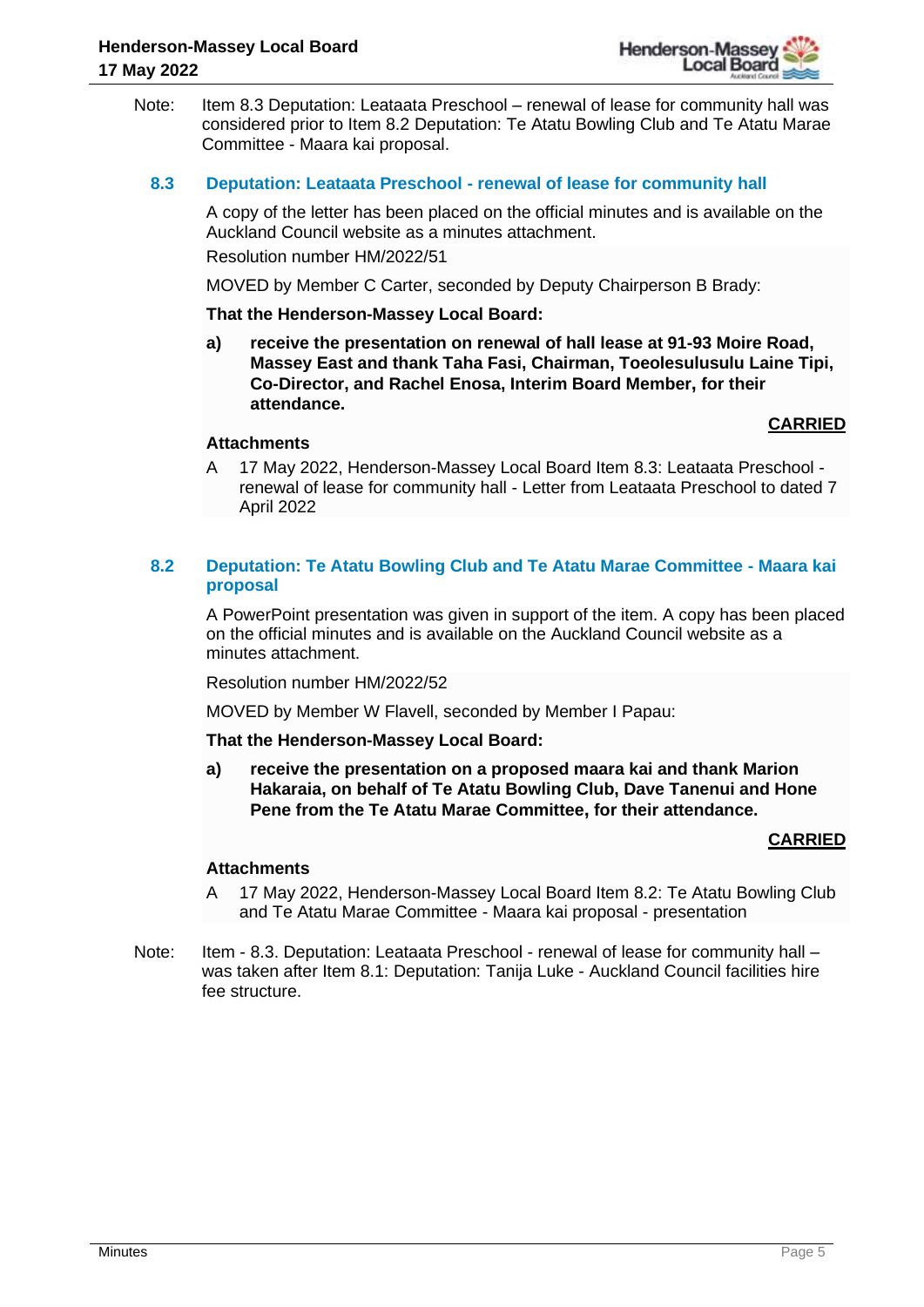

## **9 Public Forum**

## **9.1 Public Forum: Golf New Zealand - Draft Auckland Golf Investment Plan**

Hana-Rae Seifert, General Manager – Partnerships and Legal and Thiem Nguyen, General Manager – Golf & Community, was in attendance to speak to Item 22: Draft Auckland Golf Investment Plan on the agenda.

Resolution number HM/2022/53

MOVED by Member W Flavell, seconded by Member P Chan:

#### **That the Henderson-Massey Local Board:**

**a) receive the verbal presentation on the Draft Auckland Golf Investment Plan and thank Hana-Rae Seifert and Thiem Nguyen on behalf of Golf New Zealand and Auckland Golf, for their attendance.**

**CARRIED**

#### **10 Extraordinary Business**

There was no extraordinary business.

#### **11 Ward Councillors' Update**

This item was withdrawn.

## **12 Endorsing Business Improvement District (BID) target rate grants for 2022/2023**

Claire Siddens, Principal Advisor (BIDs), was in attendance to speak to this report. Resolution number HM/2022/54

MOVED by Deputy Chairperson B Brady, seconded by Member I Papau:

**That the Henderson-Massey Local Board:**

- **a) recommends to the Governing Body the setting of the targeted rates for inclusion in the Annual Budget 2022/2023 for the following Business Improvement District (BID) programmes:**
	- **i) \$400,000 for Central Park Henderson Business Association**
	- **ii) \$102,000 for Te Atatu Peninsula Business Association.**

**CARRIED**

## **13 Te Pae o Kura / Kelston Community Centre - concept design approval**

Helen Biffin, Work Programme Lead - Area Operations, was in attendance to speak to this item.

Resolution number HM/2022/55

MOVED by Member B Loader, seconded by Member P Chan:

#### **That the Henderson-Massey Local Board:**

**a) approve the concept design for the comprehensive building renewal of Te Pae o Kura / Kelston Community Centre as per Attachment A of the agenda report and request staff to progress the project to detailed design and construction.**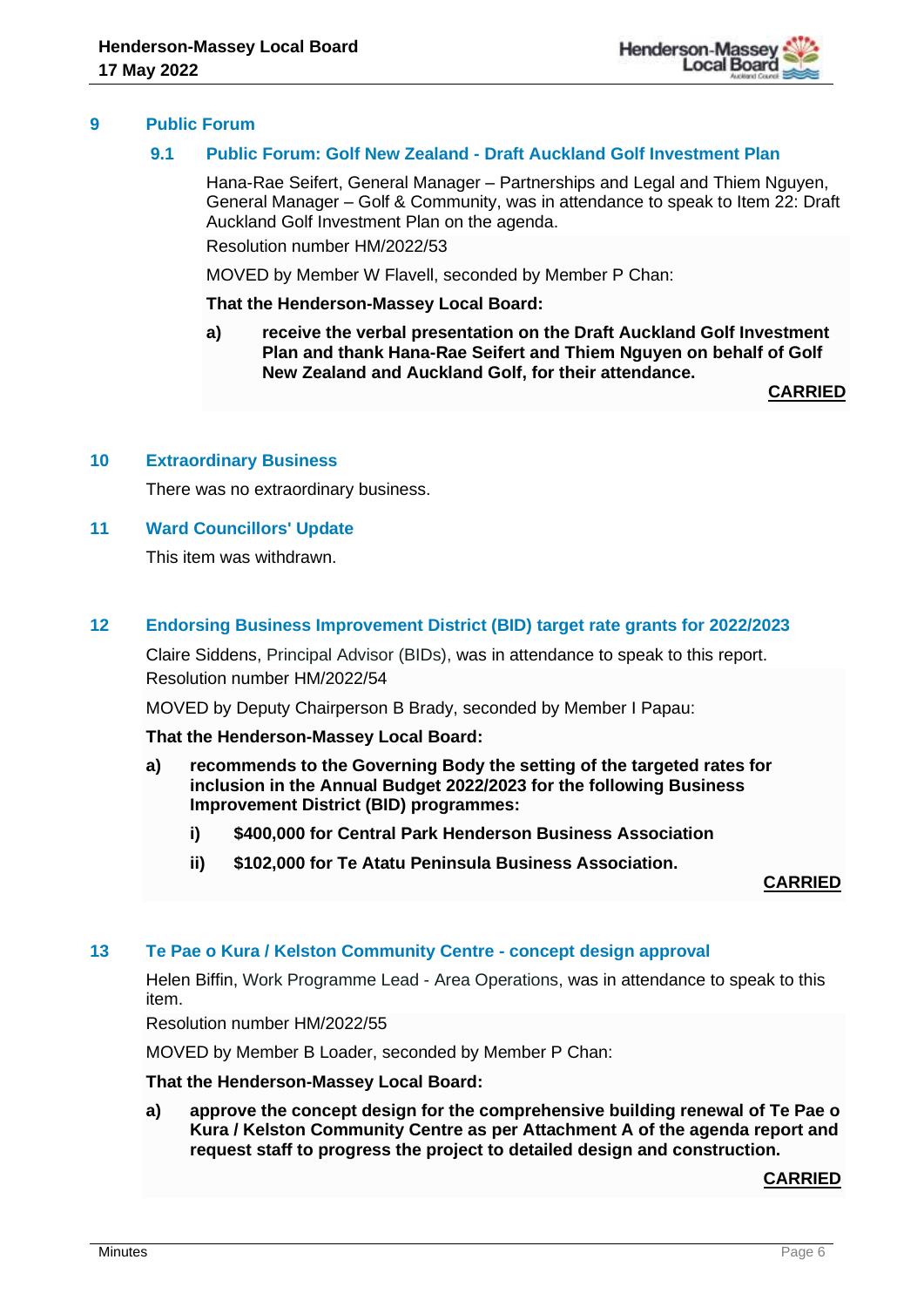

**-14 Lease for additional premises to Henderson Croquet Club Incorporated, Cranwell Park, 20 Alderman Drive, Henderson**

Michelle Knudsen, Local Board Advisor, was in attendance to speak to this item. Resolution number HM/2022/56

MOVED by Deputy Chairperson B Brady, seconded by Member I Papau:

**That the Henderson-Massey Local Board:**

- **a) approve the lease for additional premises to Henderson Croquet Club Incorporated for the council-owned site being approximately 2,870 square metres (more or less) and located on part of Cranwell Park, 20 Alderman Drive, Henderson, (Attachment A), on the following terms and conditions:**
	- **i) term: over four years commencing 17 May 2022 to 31 July 2026**
	- **ii) rent: \$1.00 plus GST per annum if demanded**
	- **iii) all other terms and conditions in accordance with the deed of lease to the Henderson Croquet Club signed and dated 20 October 1986.**

**CARRIED**

#### **15 Henderson-Massey Toilet Provision Assessment 2022**

Tracey Hodder, Parks & Places Specialist, was in attendance to speak to this item. Resolution number HM/2022/57

MOVED by Member I Papau, seconded by Member P Chan:

#### **That the Henderson-Massey Local Board:**

**a) adopt the Henderson-Massey Toilet Provision Assessment 2022 (Attachment A of the agenda report).**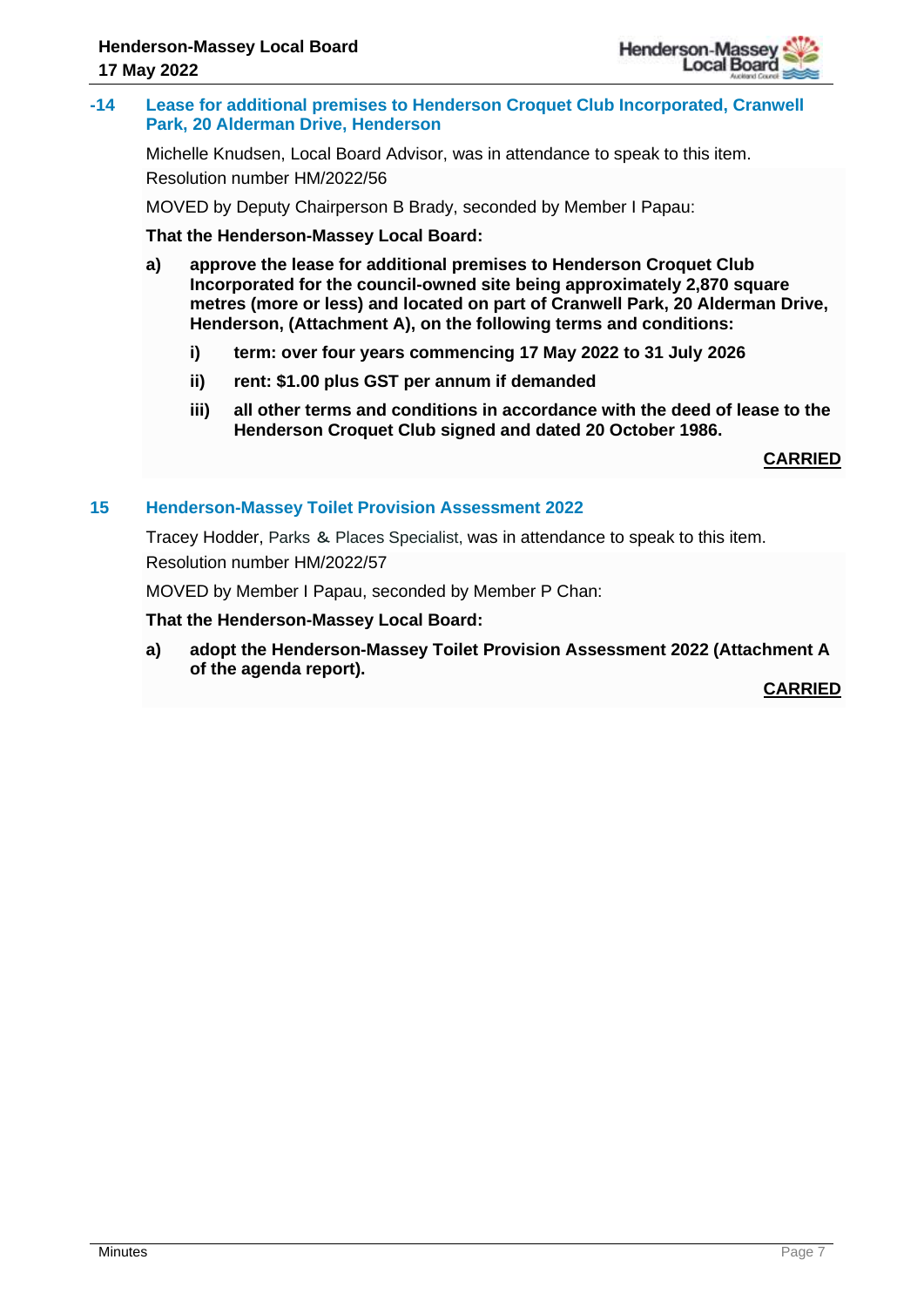

#### **16 Henderson-Massey Local and Multiboard Grants Round Two 2021/2022 grant allocations**

#### Resolution number HM/2022/58

MOVED by Member C Carter, seconded by Member W Flavell:

#### **That the Henderson-Massey Local Board:**

## *a)* **agree to fund, part-fund or decline each application received in Henderson-Massey Local Grants Round Two as follows:**

| <b>Application</b><br>ID | <b>Organisation</b>                                                                                              | <b>Requesting funding for</b>                                                                                                                                                       | <b>Amount</b><br>requested | <b>Amount</b><br>approved |
|--------------------------|------------------------------------------------------------------------------------------------------------------|-------------------------------------------------------------------------------------------------------------------------------------------------------------------------------------|----------------------------|---------------------------|
| LG2205-202               | <b>E NOHO</b>                                                                                                    | Towards five artist fees to<br>run a public programme<br>called 'Bodies of Woven<br><b>Code' in Corban Estate Art</b><br>Centre (July 2022 -<br>September 2022)                     | \$5,000.00                 | \$3,000.00                |
| LG2205-204               | <b>Christina</b><br>Houghton                                                                                     | <b>Towards venue hire of St</b><br><b>Michaels Church Hall and</b><br>various advertising costs<br>(June 2022 - July 2023)<br>Ineligible due to request                             | \$995.00                   | \$0                       |
|                          |                                                                                                                  | below minimum funding<br>amount                                                                                                                                                     |                            |                           |
| LG2205-206               | <b>YMCA North</b><br>Incorporated                                                                                | Towards programme and<br>volunteer costs to run<br>Raise Up Henderson-<br><b>Massey Youth</b><br><b>Development Programme</b><br>in Massey Leisure Centre<br>(June 2022 - May 2023) | \$10,000.00                | \$3,000.00                |
| LG2205-207               | <b>Auckland</b><br>Paraplegic<br>and<br><b>Physically</b><br><b>Disabled</b><br><b>Association</b><br><b>Inc</b> | <b>Towards officer and</b><br>manager wages and<br>equipment used at the<br>2022/2023 sports and<br>recreation events (June<br>2022 - December 2022)                                | \$5,000.00                 | \$2,000.00                |
| LG2205-208               | <b>Mass Sport</b><br><b>Trust</b>                                                                                | Towards event budget to<br>run Turbo n Vibez at Trust<br>Arena (September 2022)                                                                                                     | \$5,000.00                 | \$2,000.00                |
| LG2205-209               | <b>Mass Sport</b><br><b>Trust</b>                                                                                | Towards league costs to<br>run 'Turbo Touch Autumn<br>and Winter League' at<br>Trust Arena (June 2022 -<br>September 2022)                                                          | \$5,000.00                 | \$2,000.00                |
| LG2205-211               | Youthline<br><b>Auckland</b><br><b>Charitable</b><br><b>Trust</b>                                                | Towards training costs at<br>Youthline from June 2022<br>to March 2023<br>Decline due to grant round<br>oversubscribed                                                              | \$5,000.00                 | \$0                       |
| LG2205-212               | <b>The Period</b><br><b>Place</b>                                                                                | <b>Towards reusable and</b><br>disposable period<br>products to be delivered<br>via Impact Partner<br>Programme (June 2022 -<br>May 2023)                                           | \$5,000.00                 | \$4,000.00                |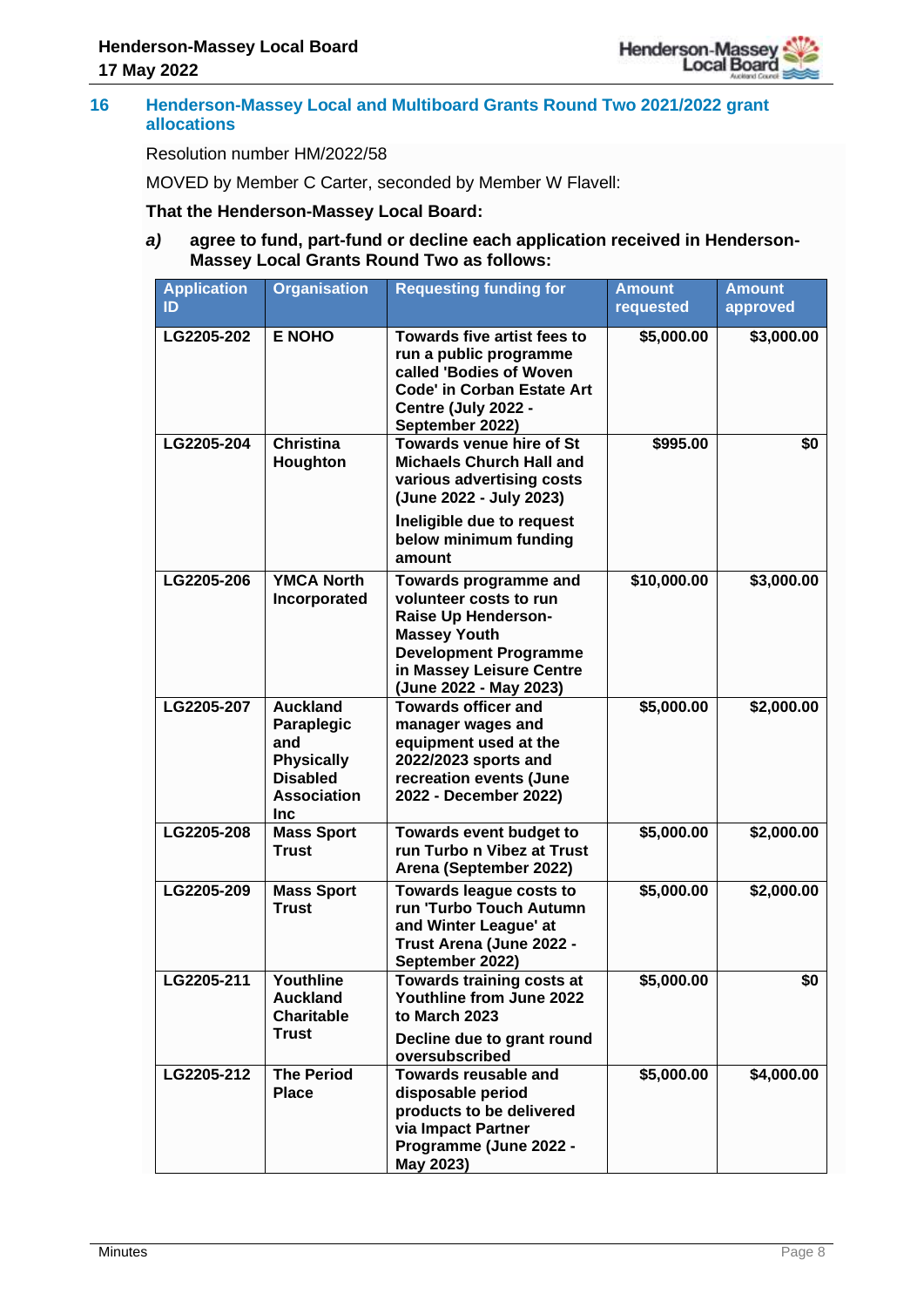

| LG2205-214   | <b>The Upside</b><br><b>Downs</b><br><b>Education</b><br><b>Trust</b>                                                                                                                         | <b>Towards one-year</b><br>subsidised cost of speech<br>and language therapy for<br>four children in<br><b>Henderson-Massey (June</b><br>2022 - May 2023)                                   | \$3,500.00  | \$3,500.00  |
|--------------|-----------------------------------------------------------------------------------------------------------------------------------------------------------------------------------------------|---------------------------------------------------------------------------------------------------------------------------------------------------------------------------------------------|-------------|-------------|
| LG2205-216   | <b>Dance</b><br><b>Therapy NZ</b>                                                                                                                                                             | Towards venue hire of<br>Hubwest, equipment, and<br>various admin costs to run<br>'Dance 4 Us' in Hubwest<br>(July 2022 - December<br>2022)                                                 | \$5,000.00  | \$4,000.00  |
| LG2205-217   | <b>Massey Pony</b><br><b>Club</b>                                                                                                                                                             | <b>Towards advertising, props</b><br>and decor, and<br>entertainment for the 50<br><b>Years of Massey Pony Club</b><br>celebration in Glen Road<br>Massey (October 2022 -<br>November 2022) | \$3,000.00  | \$3,000.00  |
| LG2205-218   | Graeme<br><b>Dingle</b><br><b>Foundation</b><br><b>Auckland</b>                                                                                                                               | <b>Towards coordinator and</b><br>manager wages to run<br><b>Stars Programme in</b><br><b>Waitakere College (June</b><br>2022 - September 2022)                                             | \$5,000.00  | \$3,500.00  |
| LG2205-219   | <b>Women's</b><br><b>Centre</b><br><b>Waitakere</b><br>City                                                                                                                                   | <b>Towards wheelchair</b><br>friendly carpet at the<br><b>Women's Centre Waitakere</b><br>(June 2022 - August 2022)                                                                         | \$5,000.00  | \$2,500.00  |
| LG2205-220   | <b>Whau Coastal</b><br>Walkway<br>Environmenta<br>I Trust                                                                                                                                     | Towards cost of<br>monitoring water quality of<br>Whau River (June 2022 -<br><b>June 2023)</b>                                                                                              | \$5,000.00  | \$2,500.00  |
| LG2205-221   | <b>Auckland</b><br><b>King Tides</b><br><b>Initiative</b><br>under the<br>umbrella of<br>The<br><b>Institution of</b><br><b>Professional</b><br><b>Engineers</b><br><b>New Zealand</b><br>Inc | <b>Towards CoastSnap Beach</b><br><b>Monitoring at Harbour-view</b><br><b>Orangihina Reserve (June</b><br>2022 - December 2022)                                                             | \$10,000.00 | \$3,000.00  |
| <b>Total</b> |                                                                                                                                                                                               |                                                                                                                                                                                             | \$77,495.00 | \$38,000.00 |

## **b) agree to fund, part-fund or decline each application received in Henderson-Massey Multi-board Local Grants Round Two as follows:**

| <b>Application</b><br>ID | <b>Organisation</b>                                     | <b>Requesting funding for</b>                                                                                                                                  | <b>Amount</b><br>requested | <b>Amount</b><br>approved |
|--------------------------|---------------------------------------------------------|----------------------------------------------------------------------------------------------------------------------------------------------------------------|----------------------------|---------------------------|
| MB2022-202               | <b>Re-Creators</b><br><b>Charitable</b><br><b>Trust</b> | Towards free or subsidised<br>classes of Community<br><b>Upcycling DIY Workshops</b><br>in various locations in<br>Auckland (June 2022 -<br><b>March 2023)</b> | \$4,766.00                 | \$1,000.00                |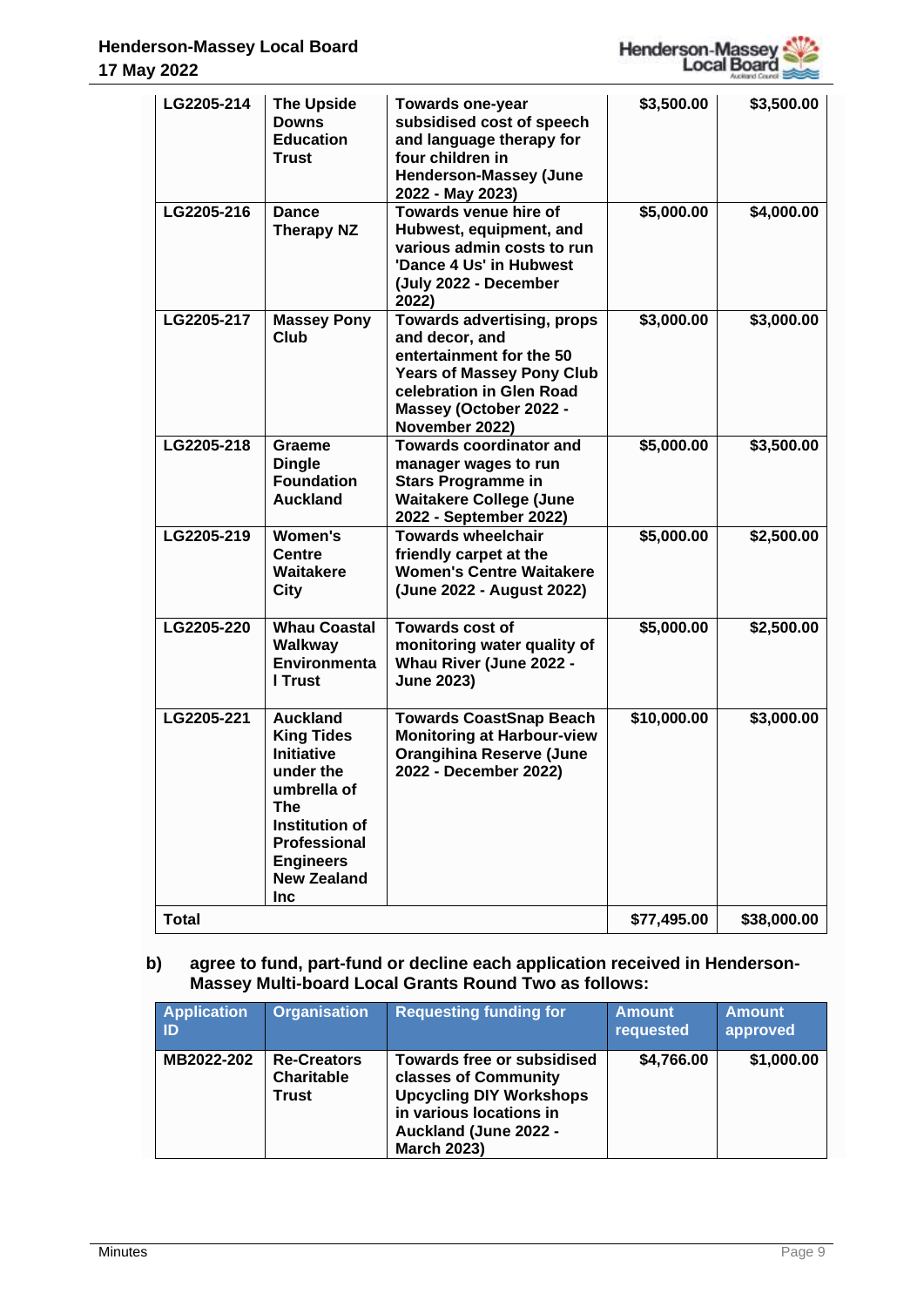

| MB2022-204 | <b>The Auckland</b><br>Association<br>Incorporated                                      | <b>Towards ongoing</b><br>operating expenses for<br>facilitating softball leagues<br>and tournaments in the<br><b>Auckland Region from July</b><br>2022 to December 2022<br>Decline due to grant round<br>oversubscribed | \$3,000.00 | \$0        |
|------------|-----------------------------------------------------------------------------------------|--------------------------------------------------------------------------------------------------------------------------------------------------------------------------------------------------------------------------|------------|------------|
| MB2022-205 | <b>New Zealand</b><br><b>Eid Day Trust</b><br><b>Board</b>                              | Towards the cost of venue<br>hire, sound, video and<br>electrical costs,<br>entertainment games,<br>furniture and fixtures,<br>volunteers, marketing, and<br>ambulance hire for the<br>2022 NZ Eid day                   | \$5,000.00 | \$1,000.00 |
| MB2022-206 | Waitākere<br><b>Adult Literacy</b><br>Inc.                                              | <b>Towards rent and tutor</b><br>wages to carry out literacy<br>and numeracy<br>programmes at Great North<br>Road New Lynn (June 2022<br>- December 2023)                                                                | \$5,000.00 | \$1,500.00 |
| MB2022-215 | <b>The Reading</b><br><b>Revolution</b>                                                 | Towards wages of the<br>manager delivering the<br>"Readers Leaders<br>programme"<br>Decline due to grant round<br>oversubscribed                                                                                         | \$3,000.00 | \$0        |
| MB2022-216 | <b>Assistance</b><br>Dogs NZ<br><b>Trust</b>                                            | Towards wages of puppy<br>development advisor and<br>client instructor in<br>Auckland (June 2022 -<br>December 2022)                                                                                                     | \$3,500.00 | \$1,000.00 |
| MB2022-220 | <b>Bellyful New</b><br><b>Zealand Trust</b>                                             | Towards meal production,<br>volunteer support, and<br>delivery costs in Auckland<br>(June 2022 - December<br>2023)                                                                                                       | \$3,000.00 | \$1,000.00 |
| MB2022-225 | <b>Outline</b><br>Aotearoa<br>Incorporated                                              | Towards cost of the peer<br>support service<br>programme's volunteer<br>training, clinical<br>supervision, advertising,<br>stationery, insurance and<br>information technology<br>service                                | \$2,000.00 | \$1,000.00 |
| MB2022-226 | <b>Social</b><br><b>Enterprise</b><br>Auckland/<br><b>Impact Hub</b><br><b>Auckland</b> | <b>Towards business events</b><br>with a focus on equity and<br>climate from June 2022 to<br><b>June 2023</b><br>Decline due to grant round<br>oversubscribed                                                            | \$4,445.00 | \$0        |
| MB2022-228 | <b>Home Dish</b><br>Limited                                                             | Towards verification costs,<br>courses, and marketing of<br>home-cook businesses in<br>Auckland (June 2022 -<br><b>March 2023)</b><br>Decline due to grant round                                                         | \$4,000.00 | \$0        |
|            |                                                                                         | oversubscribed                                                                                                                                                                                                           |            |            |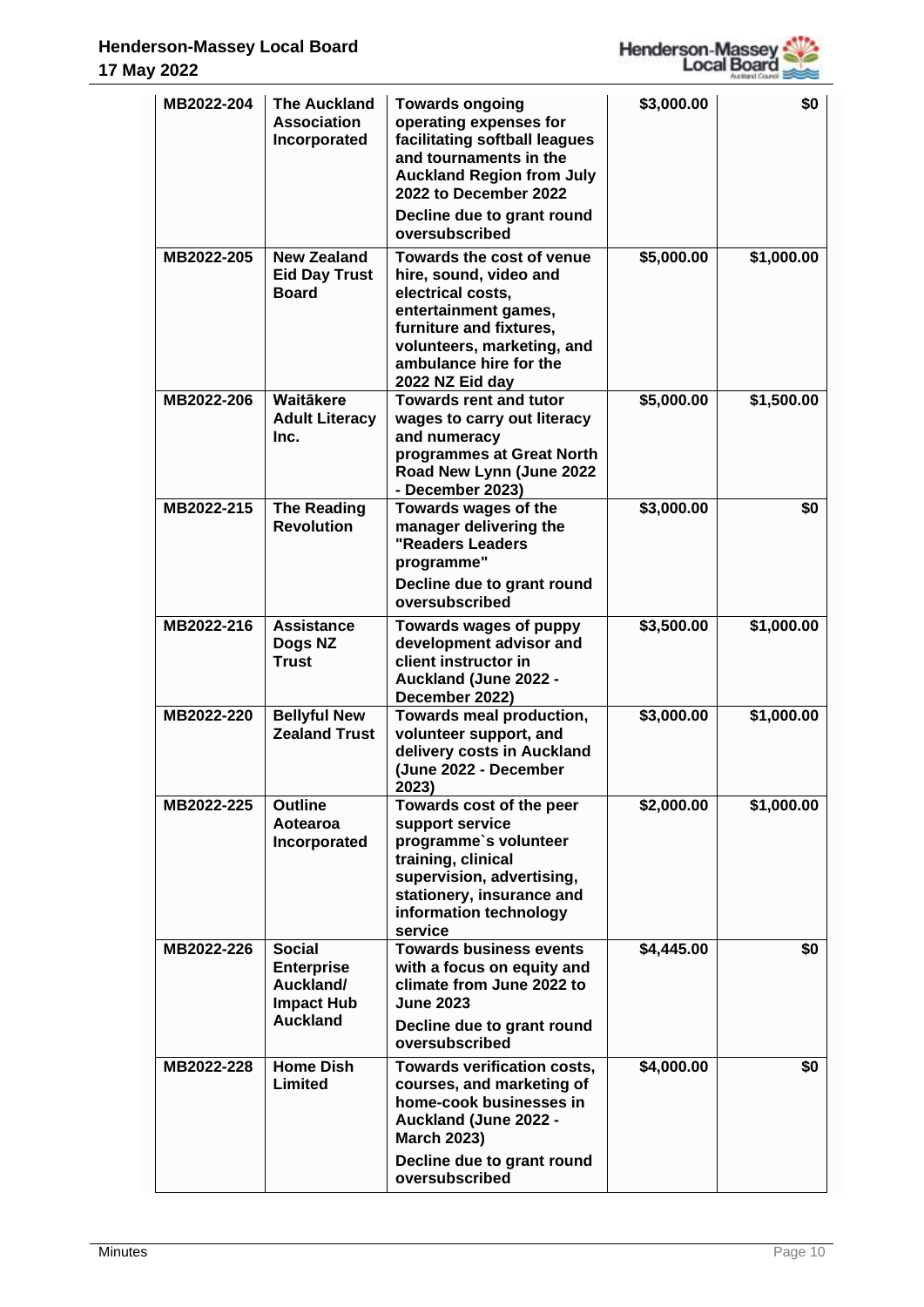

| MB2022-230   | <b>Recreate NZ</b>                                                                        | <b>Towards volunteer</b><br>expenses, youth<br>facilitators, and activities<br>to run 'Urban Youth' in<br>Auckland (June 2022 -<br><b>April 2023)</b>                                                                            | \$2,000.00  | \$1,000.00  |
|--------------|-------------------------------------------------------------------------------------------|----------------------------------------------------------------------------------------------------------------------------------------------------------------------------------------------------------------------------------|-------------|-------------|
| MB2022-236   | <b>Big Buddy</b><br><b>Mentoring</b><br><b>Trust</b>                                      | <b>Towards operational costs</b><br>(such as wages, rent,<br>transport, equipment) to<br>recruit volunteer mentors<br>for young boys with no<br>father in their lives in<br><b>Auckland (September 2022</b><br>- September 2023) | \$10,000.00 | \$1,500.00  |
| MB2022-238   | Zeal<br><b>Education</b><br>Trust -<br>Waitakere                                          | <b>Towards youth worker</b><br>wages and resources for<br><b>Zeal Nights in west</b><br>Auckland (July 2022 - June<br>2023)                                                                                                      | \$5,000.00  | \$4,000.00  |
| MB2022-239   | <b>The Operating</b><br><b>Theatre Trust</b><br>t/a Tim Bray<br><b>Theatre</b><br>Company | <b>Towards Gift a Seat</b><br>funding for 2,700 children<br>to attend The Whale Rider<br>in their local area for free<br>(September 2022 -<br>December 2022)                                                                     | \$5,718.00  | \$2,000.00  |
| MB2022-245   | <b>Sport</b><br><b>Waitakere</b><br><b>Trust</b>                                          | Towards developing ethnic<br>leaders project in<br><b>Henderson from</b><br>September 2022 to August<br>2023<br>Decline due to grant round<br>oversubscribed                                                                     | \$4,333.33  | \$0         |
| MB2022-248   | <b>KidsCan</b><br><b>Charitable</b><br><b>Trust</b>                                       | <b>Towards items to deliver</b><br>the KidsCan programme in<br>schools and early<br>childhood centres in<br>Auckland (June 2022 -<br>December 2022)                                                                              | \$5,000.00  | \$3,000.00  |
| MB2022-256   | <b>PHAB</b><br><b>Association</b><br>(Auckland)<br>Incorporated                           | <b>Towards Covid Recovery -</b><br><b>Supporting Well Being and</b><br>Resilience in Sandringham,<br>St Lukes, Mt Roskill, New<br>Lynn, Henderson, Te Atatu,<br><b>Waitakere, and Royal Oak</b>                                  | \$2,000.00  | \$1,000.00  |
| MB2022-260   | <b>Glass Ceiling</b><br><b>Arts</b><br><b>Collective</b><br>Limited                       | Towards the wages and<br>professional fees of three<br>teachers, a support<br>person, a creative director,<br>a producer, one film editor<br>and a photographer for two<br>days workshop.                                        | \$5,000.00  | \$1,000.00  |
| <b>Total</b> |                                                                                           |                                                                                                                                                                                                                                  | \$76,762.33 | \$20,000.00 |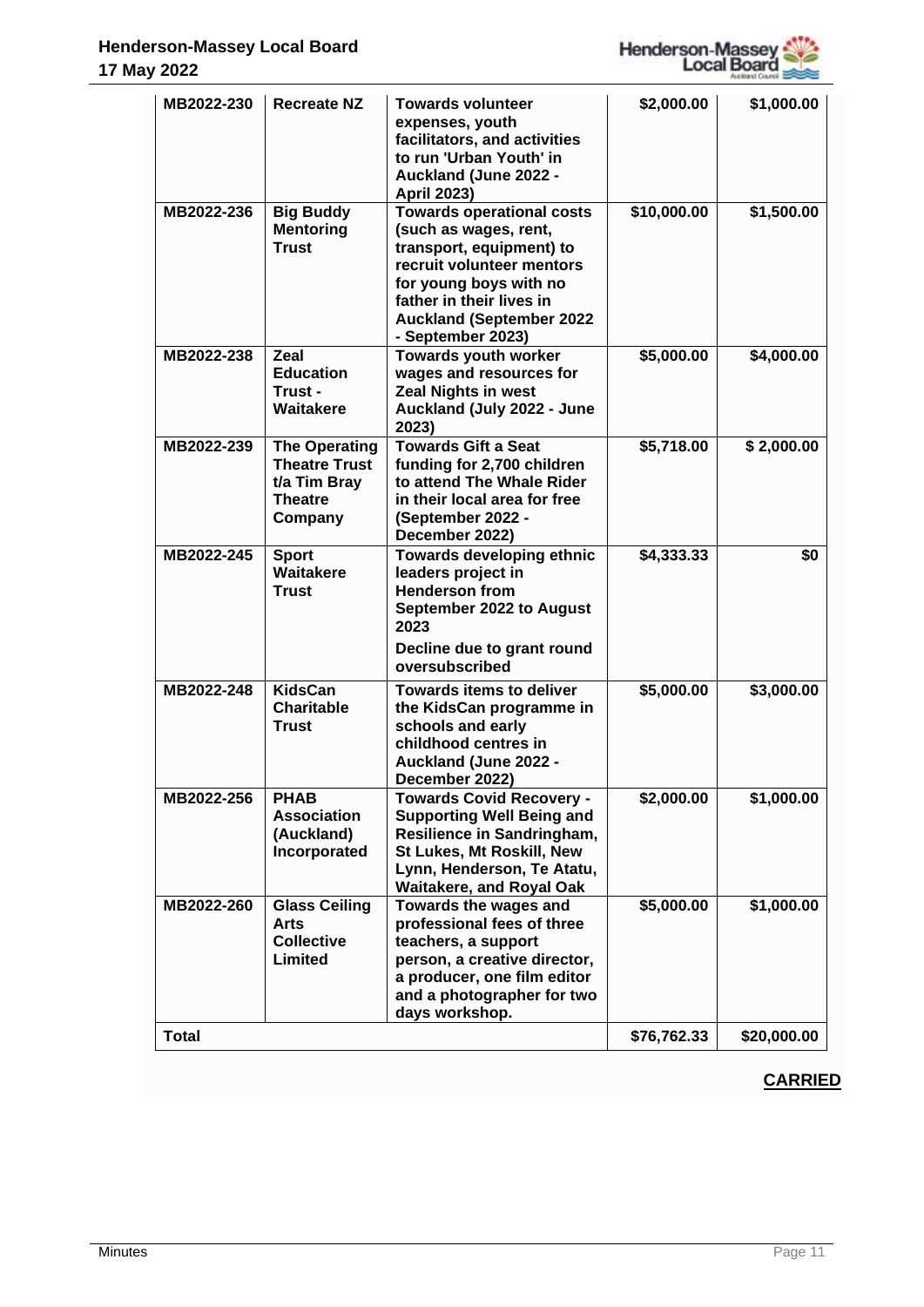

## **17 Henderson-Massey Local Board Grants Programme 2022/2023**

Resolution number HM/2022/59

MOVED by Member B Loader, seconded by Member M Grey:

**That the Henderson-Massey Local Board:**

**a) adopt the Henderson-Massey Grants Programme 2022/2023.**

**CARRIED**

## **18 Community Facilities Network Plan revised Action Plan (2022)**

Resolution number HM/2022/60

MOVED by Member P Chan, seconded by Member C Carter:

#### **That the Henderson-Massey Local Board:**

**a) support the revised Community Facilities Network Plan Action Plan (2022), provided in Attachment A of the agenda report.**

**CARRIED**

#### **19 Henderson-Massey Local Board Work Programme Reallocations 2021/2022**

Wendy Kiestrup, Senior Local Board Advisor, was in attendance to speak to this item. Resolution number HM/2022/61

MOVED by Member B Loader, seconded by Member P Chan:

#### **That the Henderson-Massey Local Board:**

- **a) approve the reallocation of \$18,742 underspend budget 2021/2022 towards the following activities:**
	- **i) ID New: Kākano Youth Arts Collective - \$10,000**
	- **ii) ID New: Whau Coastal Walkway Environment Trust - \$8,742.**

**CARRIED**

## **20 Auckland Council's Quarterly Performance Report: Henderson-Massey Local Board for quarter three 2021/2022**

Resolution number HM/2022/62

MOVED by Member M Grey, seconded by Deputy Chairperson B Brady:

#### **That the Henderson-Massey Local Board:**

**a) receive the performance report for quarter three ending 31 March 2022.**

**CARRIED**

## **21 Local board feedback on Auckland Transport's proposed speed limit changes**

Resolution number HM/2022/63

MOVED by Member P Chan, seconded by Member C Carter:

## **That the Henderson-Massey Local Board:**

**a) support the speed limit changes proposed as part of Phase Three of Auckland Transport's Safe Speeds Programme.**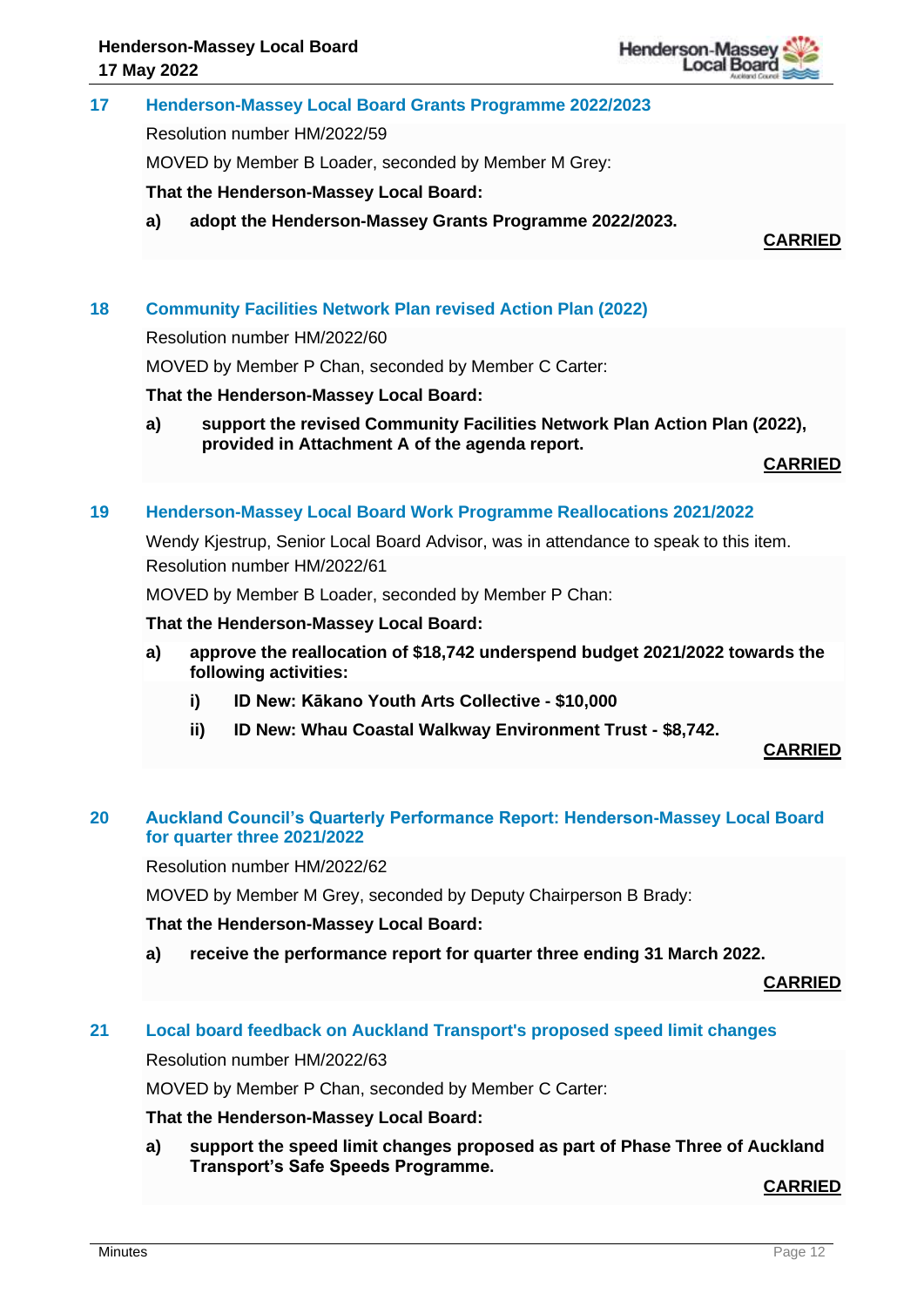

## **22 Draft Auckland golf investment plan**

Resolution number HM/2022/64

MOVED by Member W Flavell, seconded by Member M Grey:

#### **That the Henderson-Massey Local Board:**

- **a) receive the draft Auckland golf investment plan titled** *Where all Aucklanders benefit from publicly owned golf land* **(Attachment A of the agenda report).**
- **b) request that concerns from Golf New Zealand and Auckland Golf about the draft plan not reflecting the current golf situation be resolved when finalising the Investment Plan.**
- **c) support staff updating the draft document with the information and feedback collected, in order to make the plan more efficient so it can meet both needs of golf in the future, as well as the community needs for more equity in participation.**

**CARRIED**

## **23 Governance Forward Work Calendar**

Resolution number HM/2022/65

MOVED by Chairperson V Neeson, seconded by Member B Loader:

#### **That the Henderson-Massey Local Board:**

**a) receive the governance forward work calendar for May 2021.**

**CARRIED**

## **24 Confirmation of Workshop Records**

Resolution number HM/2022/66

MOVED by Member P Chan, seconded by Member I Papau:

## **That the Henderson-Massey Local Board:**

**a) note the workshop record for 5, 12 and 28 April 2022.**

**CARRIED**

## **25 Consideration of Extraordinary Items**

There was no consideration of extraordinary items.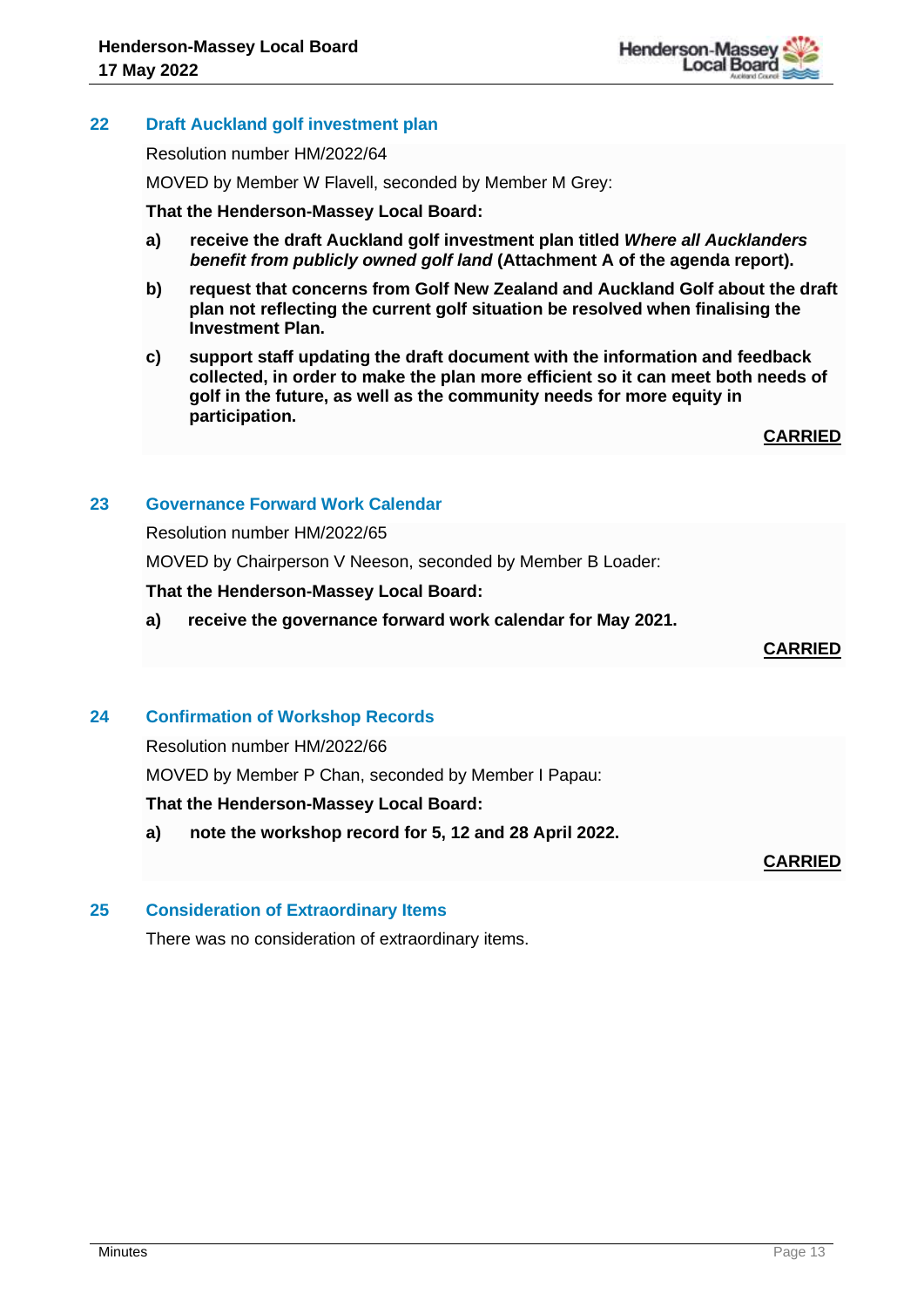

## **26 Procedural motion to exclude the public**

Resolution number HM/2022/67

MOVED by Chairperson V Neeson, seconded by Deputy Chairperson B Brady**:** 

## **That the Henderson-Massey Local Board:**

- **a) exclude the public from the following part(s) of the proceedings of this meeting.**
- **b) agree that Malcolm Lawry (Head of Investment), Craig Rice (Price Waterhouse consultant), Chantele Subritzky (Senior Project Manager, Value for Money), be permitted to remain for Confidential Item C1: Auckland Film Studio after the public has been excluded, because of their knowledge of the matter, which will help the Henderson-Massey Local Board in its decision-making.**

**The general subject of each matter to be considered while the public is excluded, the reason for passing this resolution in relation to each matter, and the specific grounds under section 48(1) of the Local Government Official Information and Meetings Act 1987 for the passing of this resolution follows.**

**This resolution is made in reliance on section 48(1)(a) of the Local Government Official Information and Meetings Act 1987 and the particular interest or interests protected by section 6 or section 7 of that Act which would be prejudiced by the holding of the whole or relevant part of the proceedings of the meeting in public, as follows:**

#### **C1 Auckland Film Studio**

| Reason for passing this<br>resolution in relation to each<br>matter                                                                                                                   | Particular interest(s) protected<br>(where applicable)                                                                                                                                                                                                            | Ground(s) under section 48(1)<br>for the passing of this resolution                                                                                                                                |
|---------------------------------------------------------------------------------------------------------------------------------------------------------------------------------------|-------------------------------------------------------------------------------------------------------------------------------------------------------------------------------------------------------------------------------------------------------------------|----------------------------------------------------------------------------------------------------------------------------------------------------------------------------------------------------|
| The public conduct of the part of<br>the meeting would be likely to<br>result in the disclosure of<br>information for which good<br>reason for withholding exists<br>under section 7. | $s7(2)(h)$ - The withholding of the<br>information is necessary to<br>enable the local authority to<br>carry out, without prejudice or<br>disadvantage, commercial<br>activities.<br>In particular, the report contains<br>commercially sensitive<br>information. | s48(1)(a)<br>The public conduct of the part of<br>the meeting would be likely to<br>result in the disclosure of<br>information for which good<br>reason for withholding exists<br>under section 7. |

#### **The text of these resolutions is made available to the public who are present at the meeting and form part of the minutes of the meeting.**

## **CARRIED**

5.18 pm The public was excluded.

Resolutions in relation to the confidential items are recorded in the confidential section of these minutes and are not publicly available.

6.12 pm The public was re-admitted.